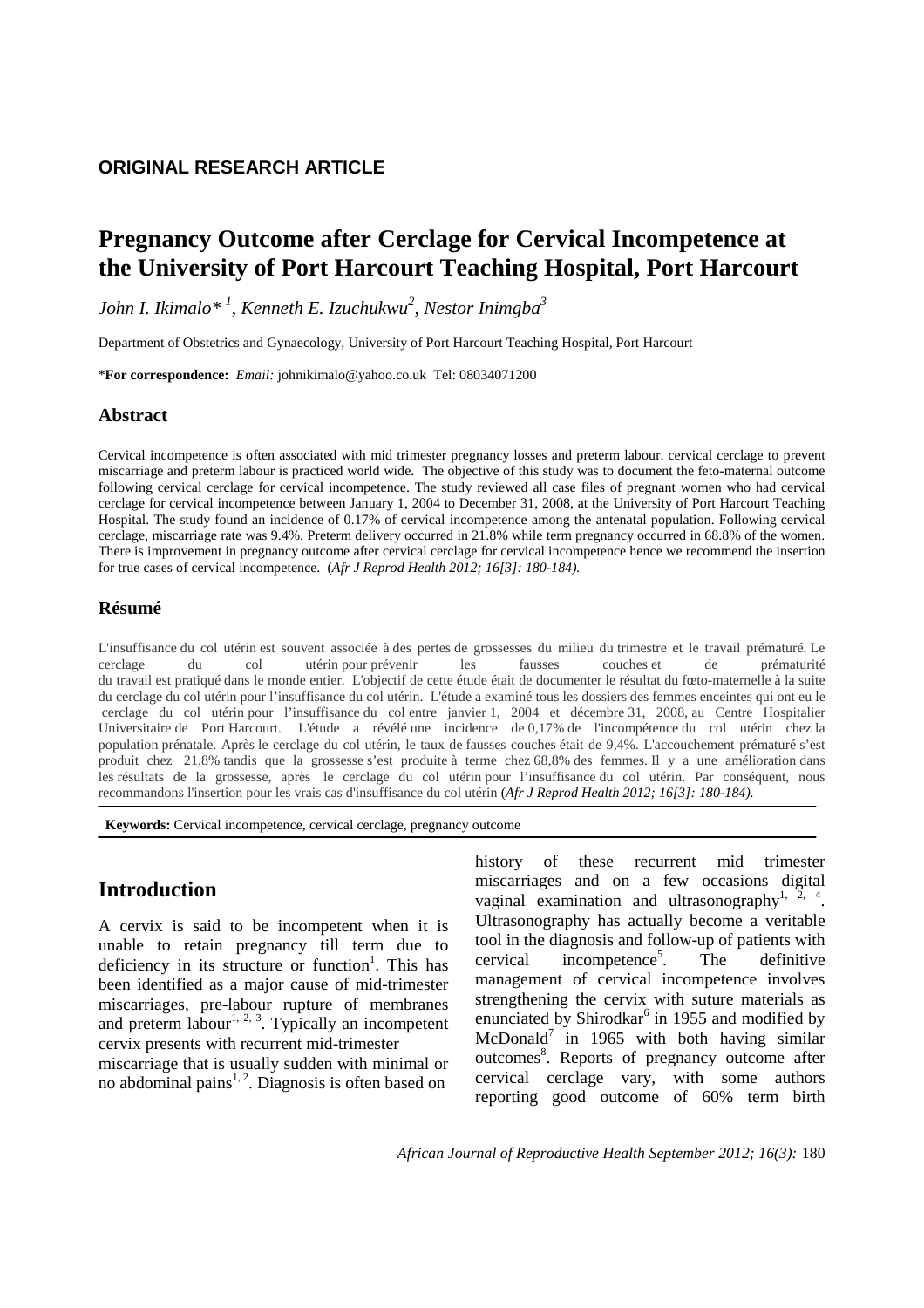following cerclage<sup>9</sup> and others reporting no significant difference in outcome following cerclage<sup>10</sup>. Cervical cerclage remains an integral

part of the management of women with cervical incompetence at the University of Port Harcourt Teaching Hospital, UPTH, yet pregnancy outcome following cerclage has not been documented. This study therefore aims at reviewing and documenting the pregnancy outcome after cervical cerclage at the UPTH over a five year period.

## **Materials and Methods**

A total of 44 women were diagnosed as having cervical incompetence over the study period (January 1, 2004- December 31, 2008). Their case files were retrieved from the Records Department and analysed. The sociodemographic characteristics such as age, parity, number of midtrimester pregnancy losses and educational status were documented.

The gestatational ages at insertion of cerclage, position of the knot, use of post- operative antibiotics and tocolytic drugs, and total duration of hospital stay were analysed. After cerclage, the incidence of abnormal vaginal discharge, spontaneous miscarriage, pre-labour rupture of membranes, preterm labour, number of term pregnancies and duration of labour were also analysed.

The outcome between the knots at 6 and 12 o'clock positions were compared with the Chi square test as well as the various gestational ages at insertion. Also the outcome between the women that stayed longer than one week and those discharged within one week were compared with the chi square test. Test of significance was taken as  $P < 0.05$ .

### **Results**

There were 25,685 pregnancies managed at the antenatal clinic in the study period. Forty three of them, constituting 0.17%, were complicated by cervical incompetence for which cervical cerclage was performed. Of the 43 case files, only 32 (76.2%) were retrieved or contained adequate information. The ages of the women ranged from 25 to 42 years with mean age of  $31.5 \pm 3.1$  years (table 1).The number of pregnancy losses reported by the women ranged from 1-6 with a mean pregnancy loss of 2.9±1.2 as shown in table 2.

The diagnosis of cervical incompetence was made after considering the history of mid trimester miscarriages, pelvic examination and ultrasonography. All the women had cervical cerclage done by the McDonald's method using mersilene tape. The knot was tied at 6 o'clock position in 20 of the women (62.5%) while the knot was tied at 12 o'clock position in 12 of the women (37.5%). Twenty seven (84.4%) of the women had their cerclage done between gestational ages of 14-20 weeks while the rest 5 (13.6%) had the cerclage done at 20 weeks due to late presentation. One woman had an emergency cerclage at 26 weeks gestation and was complicated with iatrogenic rupture of membranes and she subsequently expelled products of conception.

| Table 1: Ages and Parity of the women |  |  |  |  |  |  |
|---------------------------------------|--|--|--|--|--|--|
|---------------------------------------|--|--|--|--|--|--|

| Ages of the<br>women | <b>Number</b> | <b>Percentage</b> |
|----------------------|---------------|-------------------|
| 25-29                | 11            | 34.4              |
| 30-34                | 12            | 37.5              |
| 35 and above         | 8             | 28.1              |
| <b>Nullipara</b>     | 20            | 62.5              |
| Primipara            | 6             | 18.8              |
| <b>Multipara</b>     | 5             | 15.6              |
| <b>Total</b>         | 32            | 100               |

All the patients received post- operative antibiotics and tocolytic drugs for a minimum of 5 days. The duration of hospital stay ranged from 3 to 175 days with a mean hospital stay of 25.2 days. The women with many pregnancy losses and previous failed cerclages had the longest stay in the hospital. After surgery, abnormal vaginal discharge occurred in 8 women (25%). Three (9.4%) of the women had spontaneous miscarriage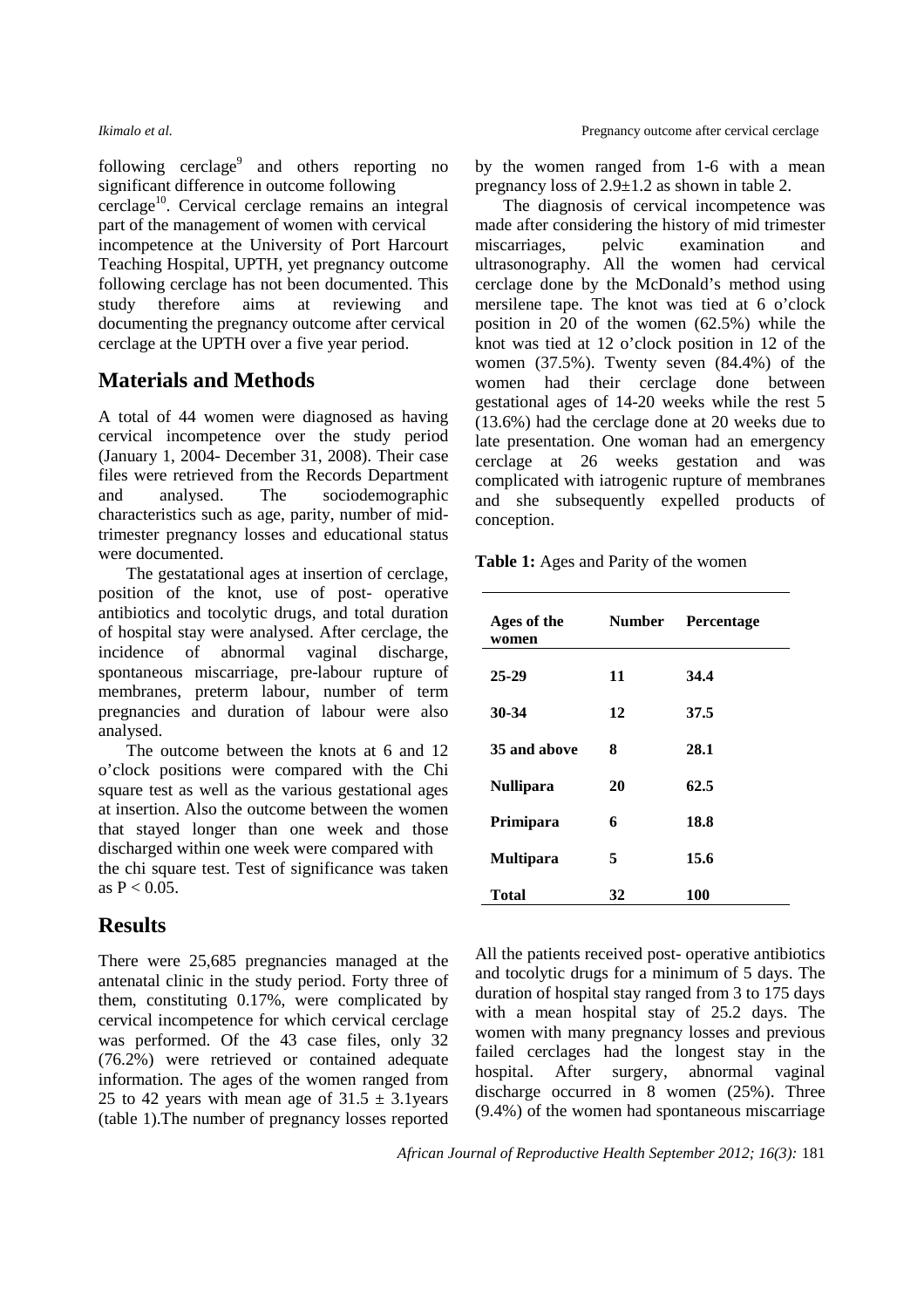at gestational ages of 18, 21 and 26 weeks respectively after cerclage. Preterm pre labour rupture of membranes occurred in 7(21.9%) of the women; 4 at 35 weeks gestation and the other 3 at 28, 30 and 32 weeks respectively. (Table 2).

Twenty two (68.8%) of the women carried the pregnancy to term and had the cerclage removed at 37 weeks. The total take home babies were 27 (84.4%) with mean birth weight of 2.9kg. Eighteen of the women had spontaneous vaginal delivery while 2 women had successful induction of labour at 41 weeks gestation. Eight women were delivered by Caesarean section, 4 for elective indications while the other 4 were for emergency indications.

| Table 2: Mid-trimester Pregnancy losses before |  |  |
|------------------------------------------------|--|--|
| surgery and Pregnancy outcome after cerclage   |  |  |

| <b>Previous</b>                | <b>Number</b> | <b>Percentage</b> |
|--------------------------------|---------------|-------------------|
| prgnancy loss                  |               |                   |
| 1                              | 4             | 12.5              |
| 2                              | 8             | 25                |
| 3                              | 11            | 34.4              |
| $\overline{\mathbf{4}}$        | 6             | 18.8              |
| 5                              | 2             | 6.3               |
| 6                              | 1             | 3.1               |
| <b>Miscarriages</b>            | 3             | 9.4               |
| <b>Preterm</b>                 | 3             | 9.4               |
| labour/PROM<br>$(28-33$ weeks) |               |                   |
| <b>Preterm</b>                 | 4             | 12.5              |
| labour/PROM                    |               |                   |
| $(34-36$ weeks)                |               |                   |
| Term                           | 22            | 68.8              |
| <b>Pregnancies</b>             |               |                   |
| Total                          | 32            | 100               |

There were 4 cases of preterm prelabour rupture of membranes among the 27 women that had their cerclage before 20 weeks gestation, while 3 occurred among the 5 that had their cerclage after 20 weeks; there was no statistical difference between them as P>0.05.Among the 20 women that had the cerclage knot tied at 6 o' clock position, 5 experienced abnormal vaginal discharge, while 3 out of the 12 that had the knot at 12 o'clock position suffered similar morbidity. Again there was no statistical difference as P  $>0.05$ .

Out of the 7 preterm pre-labour rupture of membranes recorded in the study, 4 occurred in the 6 o' clock group while 3 occurred in the 12 o' clock group. This also was not statistically significant as  $P > 0.05$ . There was no statistical difference in the incidence of pre-labour rupture of membranes, preterm labour and ability to carry pregnancy to term amongst the women discharged within 1 week, within 2 weeks and greater than 2 weeks after surgery.

 Out of the 20 women with knot at 6 o' clock position, 14 carried the pregnancy to term while 8 out of 12 of the women with knot at 12 o' clock position, carried the pregnancy to term also showing no statistical difference as  $P > 0.05$ .

#### **Discussion**

Cervical incompetence was diagnosed in 0.17% of the women. Similar incidences have been reported in the literature<sup>2,11</sup>. The mean age of the women was 31.5 years. This is not unexpected as most cases of the cervical incompetence in developing countries result from traumatic insults on the cervix which increases with maternal age as termination of pregnancies and deliveries are undertaken.

Twenty three (71.9%) of the women in the study had tertiary education. Similar report by Egwuatu and co workers found higher incidence in the literate and high socioeconomic class<sup>12</sup>. The educated women are more likely to report cases of recurrent pregnancy loss to the teaching hospital. Majority (62.5%) of the women in this study were nulliparous. In an African environment where high premium is placed on child bearing, these groups of women are likely to present to the teaching hospital after several miscarriages.

Making a definitive diagnosis of cervical incompetence is often a difficult task<sup>1,2</sup>. Most clinicians rely on the history of recurrent midtrimester pregnancy losses, clinical examination finding of an open cervical os and an ultrasound diagnosis of dilated internal cervical os during pregnancy<sup>2,4</sup>. The mean pregnancy loss prior to surgery among the women was 2.9. The history of a mid-trimester, often painless miscarriage, usually alerts the doctor of the possibility of a cervical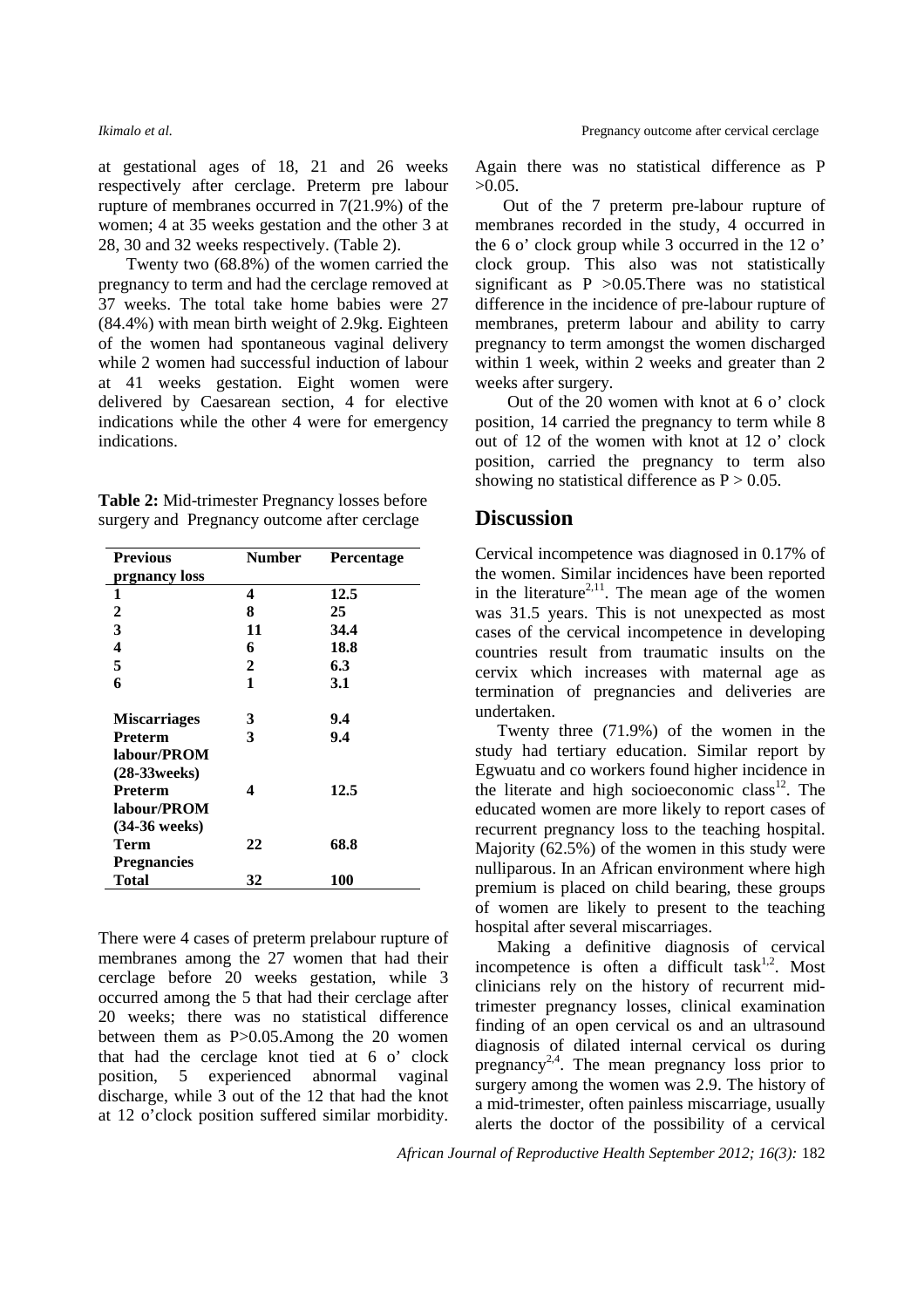incompetence. The presence of more than one mid-trimester miscarriage as found among these women is highly suggestive of cervical incompetence. In this study most of the women had an ultrasound support to make a diagnosis of incompetent cervix

.The McDonald technique using mersilene tape, was used for all the women. This technique because of its simplicity of insertion and removal, and low complication rates  $2.9$  appear to have gained acceptance and popularity among gynaecologists world wide. Majority of the women had the cerclage inserted before twenty weeks gestation. This is the practice worldwide. Those who presented late had the cerclage at gestational ages greater than 20 weeks. A woman had an emergency rescue cerclage at 26 weeks gestation but unfortunately had a miscarriage following iatrogenic rupture of fetal membranes. This is a common complication of emergency cerclage which increases its failure rate<sup> $2,13$ </sup>.

It is believed that the position of the knot does not influence the outcome after cerclage hence most gynaecologist would prefer the position most convenient for them to tie the knot. This may explain why majority of the women in the study had the knot tied at the 6 o'clock position while the rest had the knot at the 12 o'clock position. There was no statistical difference in outcome in terms of abortions, pre-labour rupture of membranes, preterm labour and ability to carry pregnancy to term.

Majority of the women were discharged within one week of surgery while some of them especially with advanced maternal age and high previous pregnancy losses, were kept for longer duration in the hospital. There was no statistical difference in pregnancy outcomes amongst the various durations of hospital stay after surgery. Abudu et al had earlier demonstrated no significant improvement in outcome with increased hospital stay after surgery<sup>14</sup>. The number of patients in this study however is small to draw a conclusion on this. A larger study with randomization is needed here especially because of the economic and social implications of prolonged hospital stay.

The term pregnancy rate in this study was 68%. Similar high term pregnancy rates have been reported by previous workers <sup>8,9,15</sup>.

## **Conclusion**

Despite several reported successes with cerclage in preventing mid-trimester pregnancy losses and preterm labour, there remains doubt as to the real value and place of cerclage in managing recurrent pregnancy loss due to incompetent cervix. In a meta analysis of randomized control trials by Drakeley et  $al^{10}$ , there was no statistical difference in pregnancy outcome between intervention and non intervention groups.

Despite the limitation of non randomization in this study, it would appear that a good number of pregnancies that ordinarily would have been lost were saved by cervical cerclage. In developing countries where traumatic injuries account for greater percentage of cervical incompetence, the place of cervical cerclage may never be overemphasized. However a randomized control study in our environment will help to answer this question. Until then, it is our opinion that cervical cerclage may still be useful in preventing midtrimester miscarriages and preterm labour in pregnancies complicated with cervical incompetence as demonstrated by other studies $3,10,15$ .

## **Contribution of Authors**

Conception and Design of Study: Dr Kenneth Izuchukwu Professor John Ikimalo and Dr Nestor Inimgba

Collection of Data: Dr K. Izuchukwu

Analysis of Data: Dr K. Izuchukwu, Prof J. Ikimalo, Dr Nestor Inimgba

Preparation of Manuscript: Dr K. Izuchukwu and Professor J Ikimalo.

## **References**

- 1. Purandaree VN.The Incompetent Cervix. In : Usha Krishna, Tank DK, Daftary S (eds) Pregnancy at risk, Current concepts, 3<sup>rd</sup> edition, New Dheli, Jaypee Medical Publications 1997: 68-72.
- 2. Nkyekyer K.Cervical Incompetence. In: Kwawukume EY, Emuveyan EE (eds) Comprehensive Obstetrics in the Tropics, Accra, Asante & Hitscher Printing Press Ltd, 2002:330-339